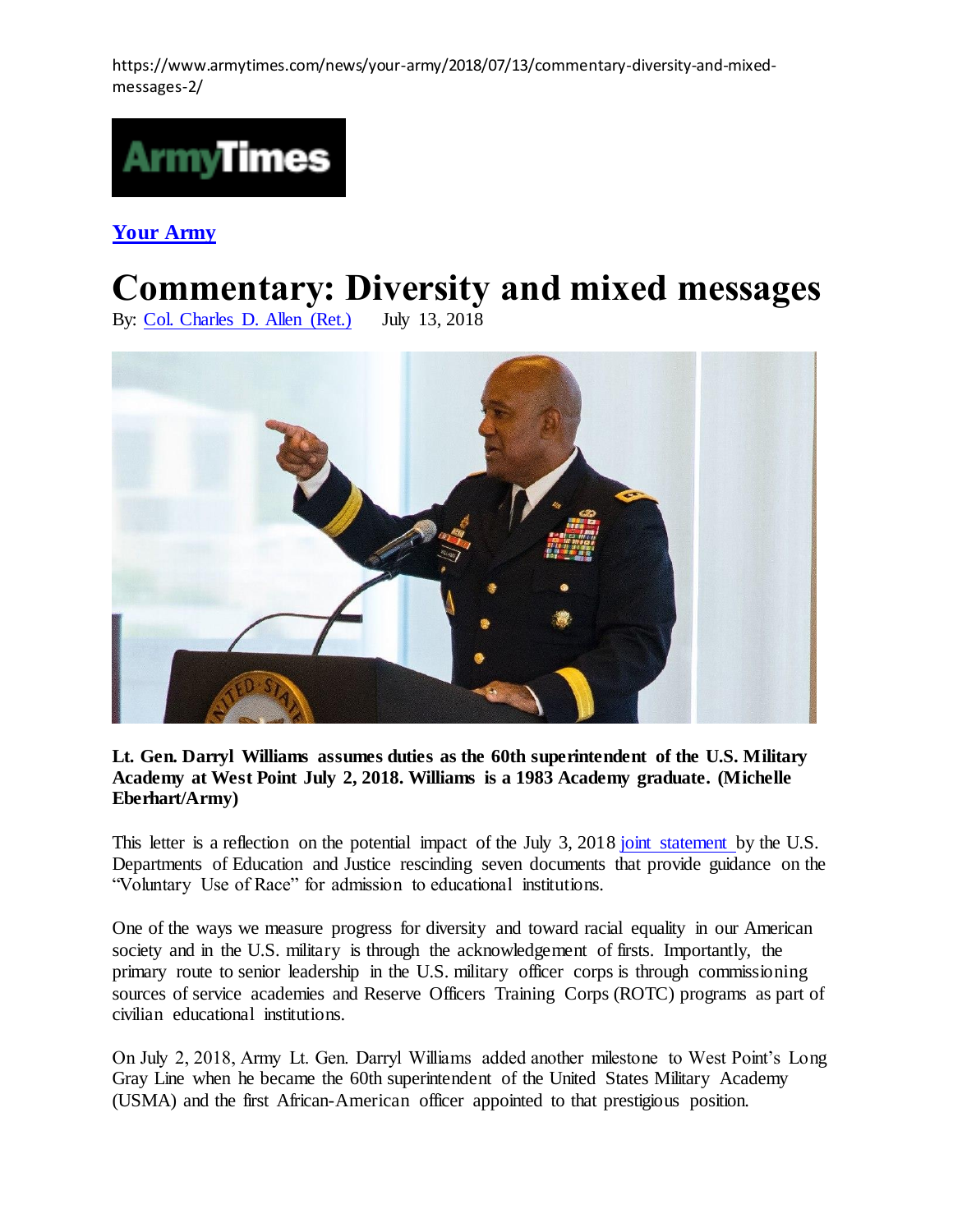## https://www.armytimes.com/news/your-army/2018/07/13/commentary-diversity-and-mixedmessages-2/

Membership in that line was established in 1877 when Henry Ossian Flipper, born a slave, became the first African-American to graduate from West Point.



[West Point gets 1st black superintendent in 216-year history](https://www.armytimes.com/news/your-army/2018/07/01/west-point-gets-1st-black-superintendent-in-216-year-history/)

Lt. Gen. Darryl A. Williams, a 1983 U.S. Military Academy graduate who has held high-ranking Army posts in Europe and Asia, will become the first black officer to command West Point in its 216-year history, academy officials announced Friday.

## By: The Associated Press

It wasn't until 1917 that Charles Young (the third black USMA graduate) became the first African-American promoted to colonel after career assignments to the 9th and 10th Cavalry Regiments — "Buffalo Soldiers." While a lieutenant and the only African-American officer in the U.S. military, Young saw the potential of his squadron sergeant major Benjamin O. Davis. In 1940, Davis became the first black Army officer to be promoted to brigadier general. His son Benjamin O. Davis Jr., a 1936 West Point graduate, would become the first black U.S. Air Force brigadier general when promoted in 1954.

The line of firsts continued in 1982 with the promotion of Roscoe Robinson Jr., USMA Class of 1951, as the first African-American four-star general in the Army and his assignment as United States military representative to the North Atlantic Treaty Organization.

Each of the other armed services, Navy, Marine Corps, and Air Force, has comparable lineages of firsts for ethnic and racial groups, as well as gender. From Lt. Flipper to Gen. Robinson, the "firsts" became possible because of policies established to increase representation in its military of diverse groups from across American society.